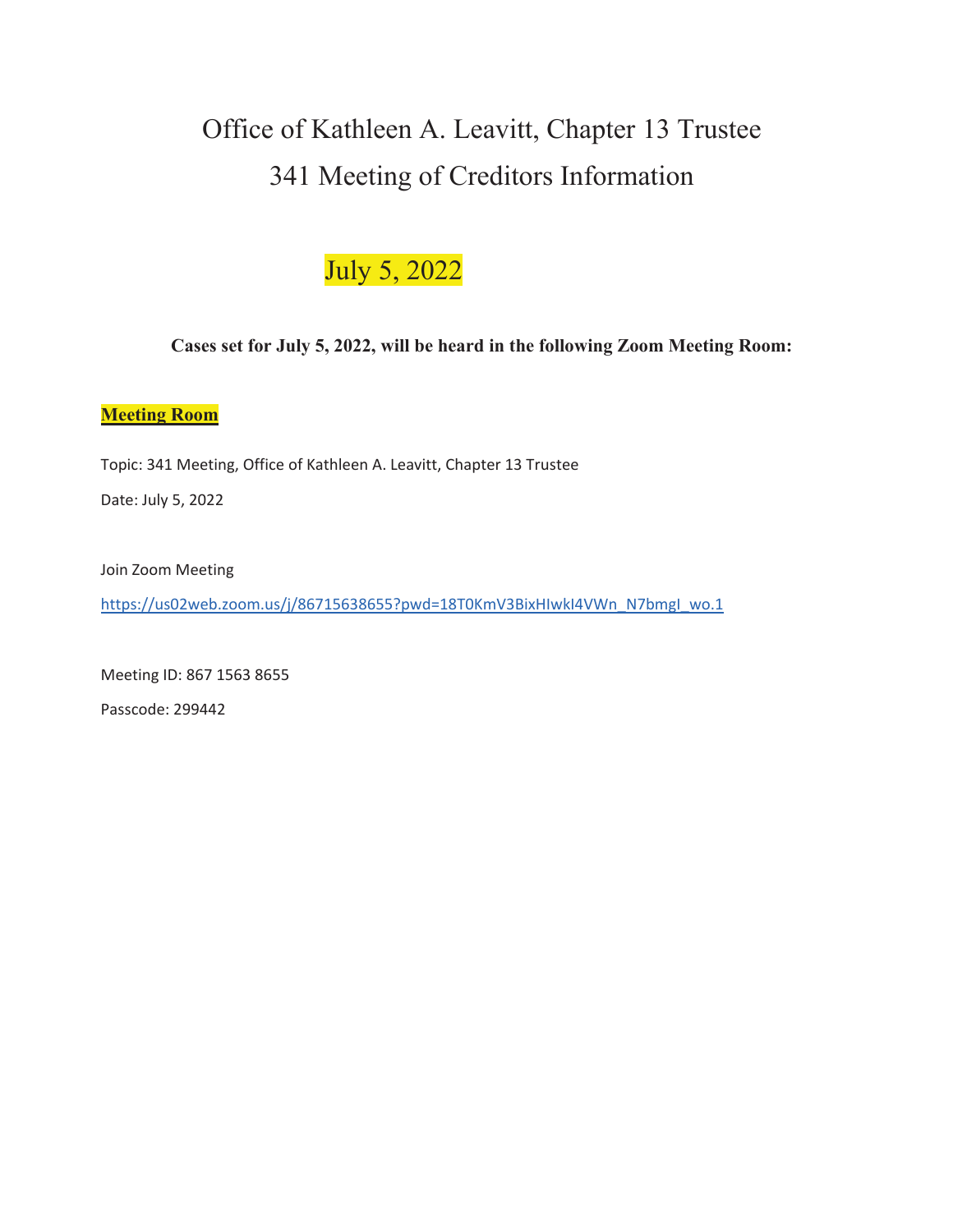#### KATHLEEN A. LEAVITT **CHAPTER 13 STANDING TRUSTEE**

#### 341 Meeting of Creditors for 07/05/2022

|    | <b>Time</b>                         | Case #                     | <b>Debtor</b>                                   | <b>Attorney</b>                                                                   | <b>Results</b>                              |
|----|-------------------------------------|----------------------------|-------------------------------------------------|-----------------------------------------------------------------------------------|---------------------------------------------|
| 1  | $8:00 \text{ am}$<br>Total Paid In: | 22-11878-MKN<br>\$1,041.00 | <b>PARRISH JR</b><br>Pet Filed Date: 05/27/2022 | LAW OFFICE OF MIGUEL LOPEZ<br>8/11/2022 1:30:00PM<br><b>Confirmation Hearing:</b> |                                             |
| 2  | $8:00$ am<br>Total Paid In:         | 22-11879-NMC<br>\$0.00     | CASTILLO<br>Pet Filed Date: 05/27/2022          | PETERS & ASSOCIATES LLP<br>Confirmation Hearing: 1/1/1900 12:00:00AM              | Cont'd 8/2/2022 @ 10:00 am                  |
| 3  | $8:00$ am<br>Total Paid In:         | 22-11888-ABL<br>\$0.00     | <b>HICKS</b><br>Pet Filed Date: 05/27/2022      | PRO SE DEBTOR<br>Confirmation Hearing:<br>1/1/1900 12:00:00AM                     |                                             |
| 4  | $9:00$ am<br>Total Paid In:         | 22-11931-ABL<br>\$0.00     | CARO<br>Pet Filed Date: 06/01/2022              | FREEDOM LAW FIRM LLC<br>Confirmation Hearing: 1/1/1900 12:00:00AM                 |                                             |
| 5  | $9:00$ am<br>Total Paid In:         | 22-11928-ABL<br>\$0.00     | <b>ROBERTSON</b><br>Pet Filed Date: 06/01/2022  | <b>LEGAL SERVICES</b><br>Confirmation Hearing:<br>8/11/2022 1:30:00PM             |                                             |
| 6  | $10:00$ am<br>Total Paid In:        | 22-11599-ABL<br>\$0.00     | <b>HOLCOMB</b><br>Pet Filed Date: 05/05/2022    | <b>BALLSTAEDT LAW FIRM LLC</b><br>7/14/2022 1:30:00PM<br>Confirmation Hearing:    | <b>Continued Dox</b>                        |
| 7  | $10:00$ am<br>Total Paid In:        | 22-11178-NMC<br>\$0.00     | <b>FAISON</b><br>Pet Filed Date: 04/01/2022     | FREEDOM LAW FIRM LLC<br>1/1/1900 12:00:00AM<br>Confirmation Hearing:              | Continued 341<br>Cont'd 7/19/2022 @ 2:00 PM |
| 8  | $10:00$ am<br>Total Paid In:        | 22-11563-NMC<br>\$50.00    | <b>GALLOWAY</b><br>Pet Filed Date: 05/03/2022   | FREEDOM LAW FIRM LLC<br>Confirmation Hearing:<br>1/1/1900 12:00:00AM              | Continued 341                               |
| 9  | 10:00 am<br>Total Paid In:          | 22-11521-MKN<br>\$625.00   | <b>ANGELINI</b><br>Pet Filed Date: 04/29/2022   | LAW OFFICES OF CHRISTINE M OWEN<br>Confirmation Hearing:<br>7/21/2022 1:30:00PM   | Continued 341                               |
| 10 | 11:00 am<br>Total Paid In:          | 22-10494-NMC<br>\$600.00   | <b>HYMAS</b><br>Pet Filed Date: 02/10/2022      | COHEN JOHNSON LLC<br><b>Confirmation Hearing:</b><br>7/28/2022 1:30:00PM          | <b>Continued Dox</b>                        |
| 11 | 11:00 am<br>Total Paid In:          | 21-15833-MKN<br>\$3,000.00 | <b>LEBLANC</b><br>Pet Filed Date: 12/28/2021    | FREEDOM LAW FIRM LLC<br><b>Confirmation Hearing:</b><br>7/28/2022 1:30:00PM       | <b>Continued Dox</b>                        |
| 12 | 11:00 am<br>Total Paid In:          | 22-11553-ABL<br>\$0.00     | PRENDEVILLE<br>Pet Filed Date: 05/02/2022       | PRO SE DEBTOR<br>Confirmation Hearing:<br>1/1/1900 12:00:00AM                     | Continued 341                               |
| 13 | $11:30$ am<br>Total Paid In:        | 22-11706-MKN<br>\$2,500.00 | <b>DELARIO JR</b><br>Pet Filed Date: 05/13/2022 | FREEDOM LAW FIRM LLC<br>Confirmation Hearing:<br>7/28/2022 1:30:00PM              | <b>Continued Dox</b>                        |

ä,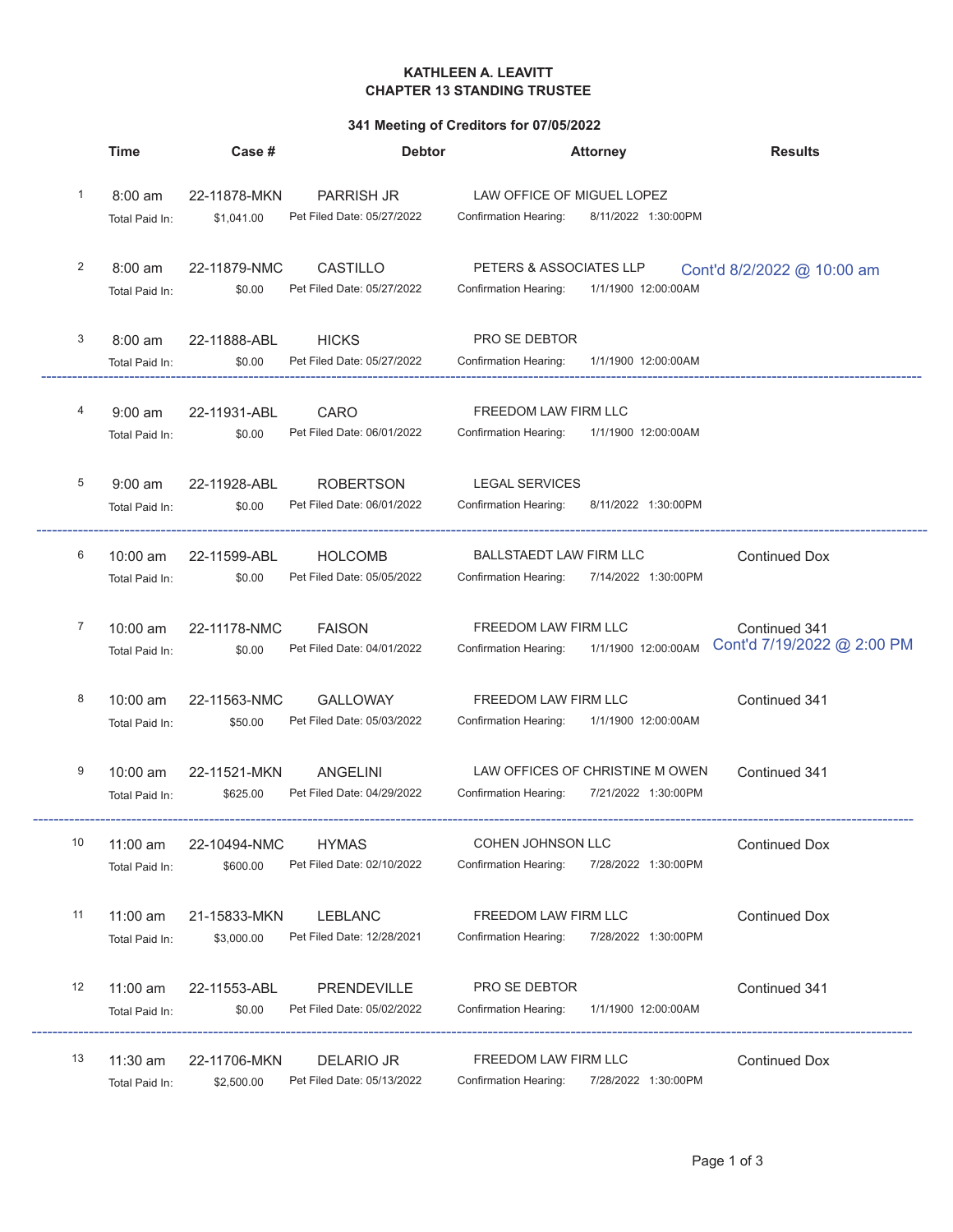### 341 Meeting of Creditors for 07/05/2022

|    | <b>Time</b>                  | Case #                     | <b>Debtor</b>                                |                                                      | <b>Attorney</b>                                                               | <b>Results</b>                                                                        |
|----|------------------------------|----------------------------|----------------------------------------------|------------------------------------------------------|-------------------------------------------------------------------------------|---------------------------------------------------------------------------------------|
| 14 | $11:30$ am<br>Total Paid In: | 22-11522-NMC<br>\$1,200.00 | <b>FLOWERS</b><br>Pet Filed Date: 04/29/2022 | PETERS & ASSOCIATES LLP                              | Confirmation Hearing: 7/14/2022 1:30:00PM                                     | <b>Continued Dox</b>                                                                  |
| 15 | $1:00$ pm<br>Total Paid In:  | 22-11787-ABL<br>\$699.00   | WARD<br>Pet Filed Date: 05/20/2022           | FREEDOM LAW FIRM LLC                                 | Confirmation Hearing: 1/1/1900 12:00:00AM                                     |                                                                                       |
| 16 | $1:00$ pm<br>Total Paid In:  | 22-11068-MKN<br>\$0.00     | <b>COLLINS</b><br>Pet Filed Date: 03/28/2022 | LAW OFFICE OF ERIK SEVERINO                          | Confirmation Hearing: 1/1/1900 12:00:00AM                                     |                                                                                       |
| 17 | $1:00$ pm<br>Total Paid In:  | 22-10773-NMC<br>\$0.00     | <b>GILLEY</b><br>Pet Filed Date: 03/04/2022  |                                                      | LAW OFFICES OF CHRISTINE M OWEN<br>Confirmation Hearing: 8/11/2022 1:30:00PM  |                                                                                       |
| 18 | $1:00$ pm<br>Total Paid In:  | 22-10399-NMC<br>\$800.00   | PACE<br>Pet Filed Date: 02/04/2022           | Confirmation Hearing:                                | LAW OFFICES OF CHRISTINE M OWEN<br>8/11/2022 1:30:00PM                        |                                                                                       |
| 19 | 2:00 pm<br>Total Paid In:    | 22-11680-ABL<br>\$0.00     | <b>BUSSEY</b><br>Pet Filed Date: 05/11/2022  | FREEDOM LAW FIRM LLC                                 |                                                                               | Continued 341<br>Confirmation Hearing: 1/1/1900 12:00:00AM CONTd 8/16/2022 @ 11:00 am |
| 20 | $2:00$ pm<br>Total Paid In:  | 22-11288-NMC<br>\$742.00   | <b>GARCIA</b><br>Pet Filed Date: 04/14/2022  | FREEDOM LAW FIRM LLC<br><b>Confirmation Hearing:</b> | 6/30/2022 1:30:00PM                                                           | <b>Continued Dox</b>                                                                  |
| 21 | $2:00$ pm<br>Total Paid In:  | 22-11332-ABL<br>\$0.00     | <b>BRYAN</b><br>Pet Filed Date: 04/18/2022   |                                                      | ROGER P CROTEAU & ASSOCIATES LTD<br>Confirmation Hearing: 1/1/1900 12:00:00AM | Continued 341                                                                         |